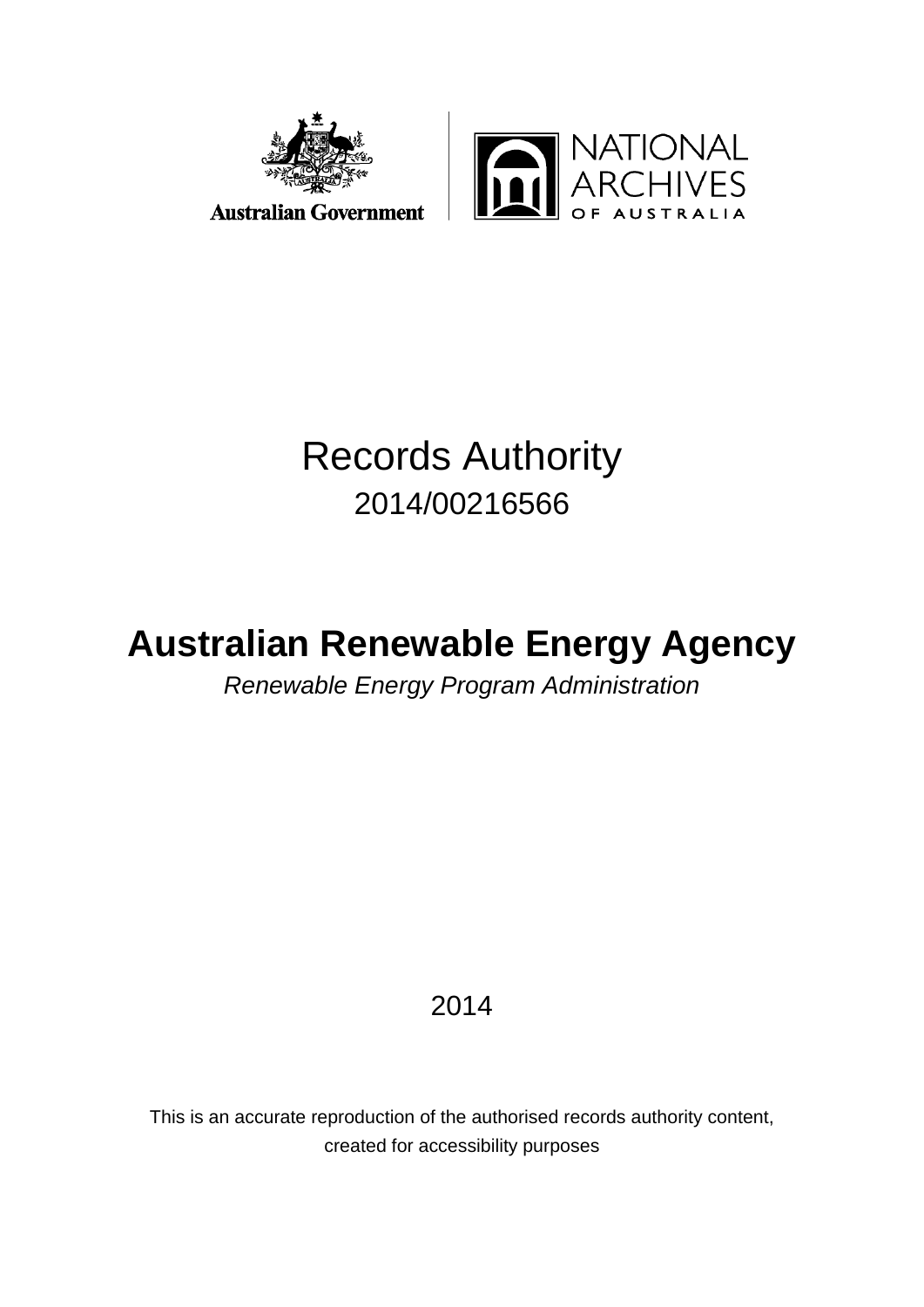#### **CONTENTS**

| AUTHORISATION NATION NATIONAL SERVICE SERVICE SERVICE SERVICE SERVICE SERVICE SERVICE SERVICE SERVICE SERVICE S |  |
|-----------------------------------------------------------------------------------------------------------------|--|
| <b>RENEWABLE ENERGY PROGRAM ADMINISTRATION</b>                                                                  |  |

© Commonwealth of Australia 2014

This work is copyright. Apart from any use as permitted under the *Copyright Act 1968,* no part may be reproduced by any process without prior written permission from the National Archives of Australia. Requests and inquiries concerning reproduction and rights should be directed to the Publications Manager, National Archives of Australia, PO Box 7425, Canberra Business Centre ACT 2610, Australia.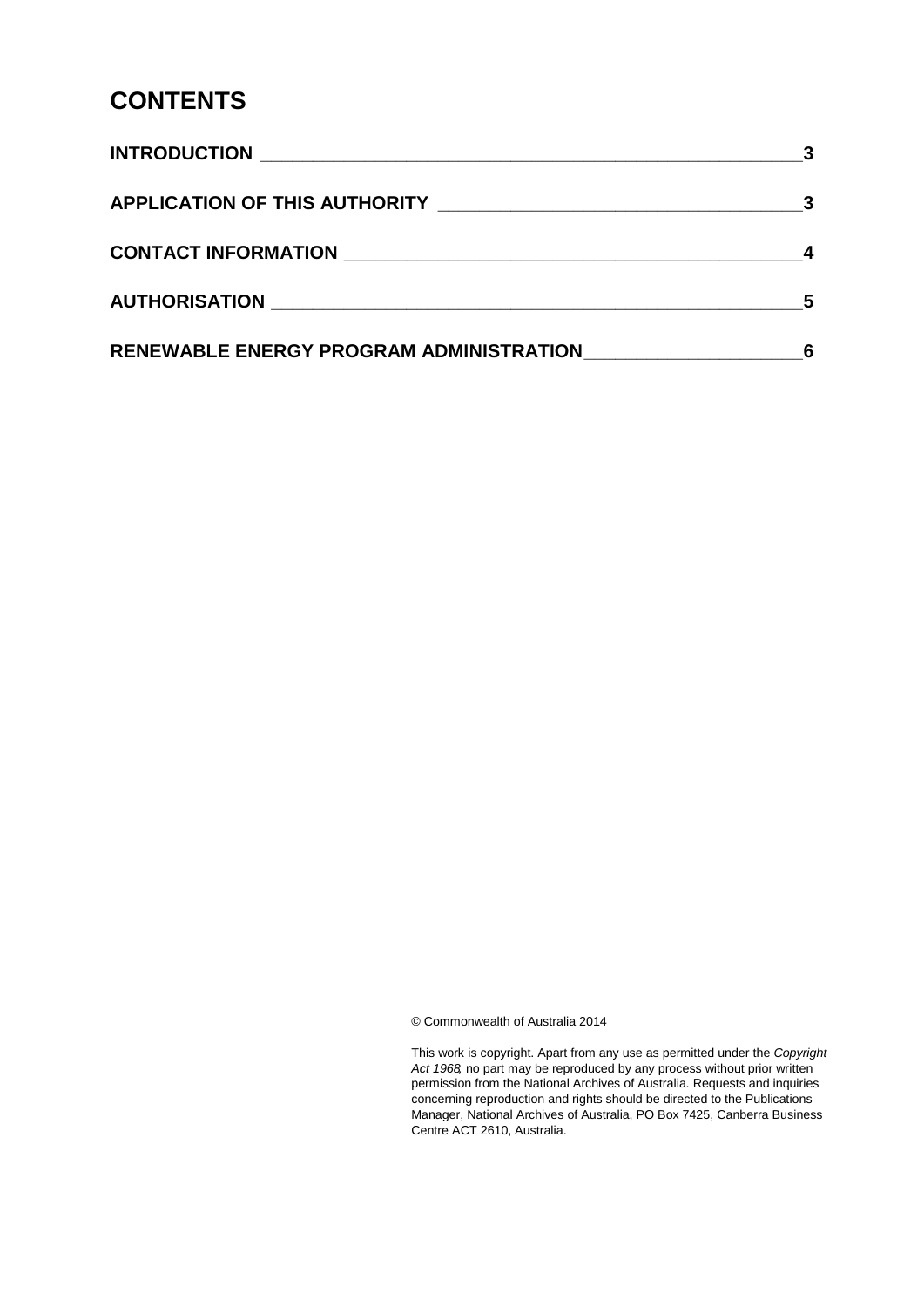## <span id="page-2-0"></span>**INTRODUCTION**

The Australian Renewable Energy Agency (ARENA) and the National Archives of Australia have developed this Records Authority to set out the requirements for keeping or destroying records for the core business of Renewable Energy Program Administration. It represents a significant commitment on behalf of the agency to create and manage the records of its activities.

This Authority is based on the identification and analysis of the business of the Australian Renewable Energy Agency. It takes into account the agency's legal and organisational records management requirements, and the interests of stakeholders, the agency and the National Archives of Australia.

The Authority sets out those records that need to be retained as national archives and specifies the minimum length of time that temporary records need to be kept. This Authority gives ARENA permission under the *Archives Act 1983*, for the destruction of the temporary records described after the minimum retention period has expired. Retention periods for these temporary records are based on: an assessment of business needs; broader organisational accountability requirements; and community expectations, and are approved by the National Archives of Australia on the basis of information provided by the agency.

As changes in circumstances may affect future records management requirements, the periodic review of this Authority is recommended. All amendments must be approved by the National Archives.

# <span id="page-2-1"></span>**APPLICATION OF THIS AUTHORITY**

- 1. This Authority is to be used to determine how long records must be kept. Records are matched to the relevant core business and records class in the Authority:
	- Where the minimum retention period has expired and the records are not needed for agency business they should be destroyed as authorised in this Authority;
	- Records that have not reached the minimum retention period must be kept until they do; and
	- Records that are identified as Retain as National Archives (RNA) are to be transferred to the National Archives of Australia for preservation.
- 2. This Authority should be used in conjunction with general records authorities such as:
	- the Administrative Functions Disposal Authority (AFDA) and/or AFDA Express issued by the National Archives to cover business processes and records common to Australian Government agencies; and
	- General Records Authority (31) for source (including original) records that have been copied, converted or migrated.
- 3. The Normal Administrative Practice (NAP) provision of the *Archives Act 1983* gives agencies permission to destroy certain records without formal authorisation. This usually occurs where records are duplicated, facilitative or for short-term use only. NAP does not replace arrangements agreed to in this Authority but can be used as a tool to assist in identifying records for destruction together with an agency's Records Authority or Authorities, and with AFDA and AFDA Express. The National Archives recommends that agencies develop and implement a Normal Administrative Practice policy. Advice and guidance on destroying records as a normal administrative practice and on how to develop an agency NAP policy is available from the National Archives' website at **[www.naa.gov.au](http://www.naa.gov.au/)**.
- 4. Records that are reasonably likely to be needed as evidence in a current or future judicial proceeding or are subject to a request for access under the *Archives Act 1983*, the Freedom of Information Act 1982 or any other relevant Act must not be destroyed until the action has been completed.
- 5. Records subject to a disposal freeze must not be destroyed until the freeze has been lifted. Further information about disposal freezes and whether they affect the application of this Authority is available from the National Archives website at **[www.naa.gov.au](http://www.naa.gov.au/)**.
- 6. Where the method of recording information changes (for example from a manual system to an electronic system, or when information is migrated from one system to a new system) this Authority can still be applied, providing the records document the same core business. The information must be accessible for the period of time prescribed in this Authority. ARENA will need to maintain continuing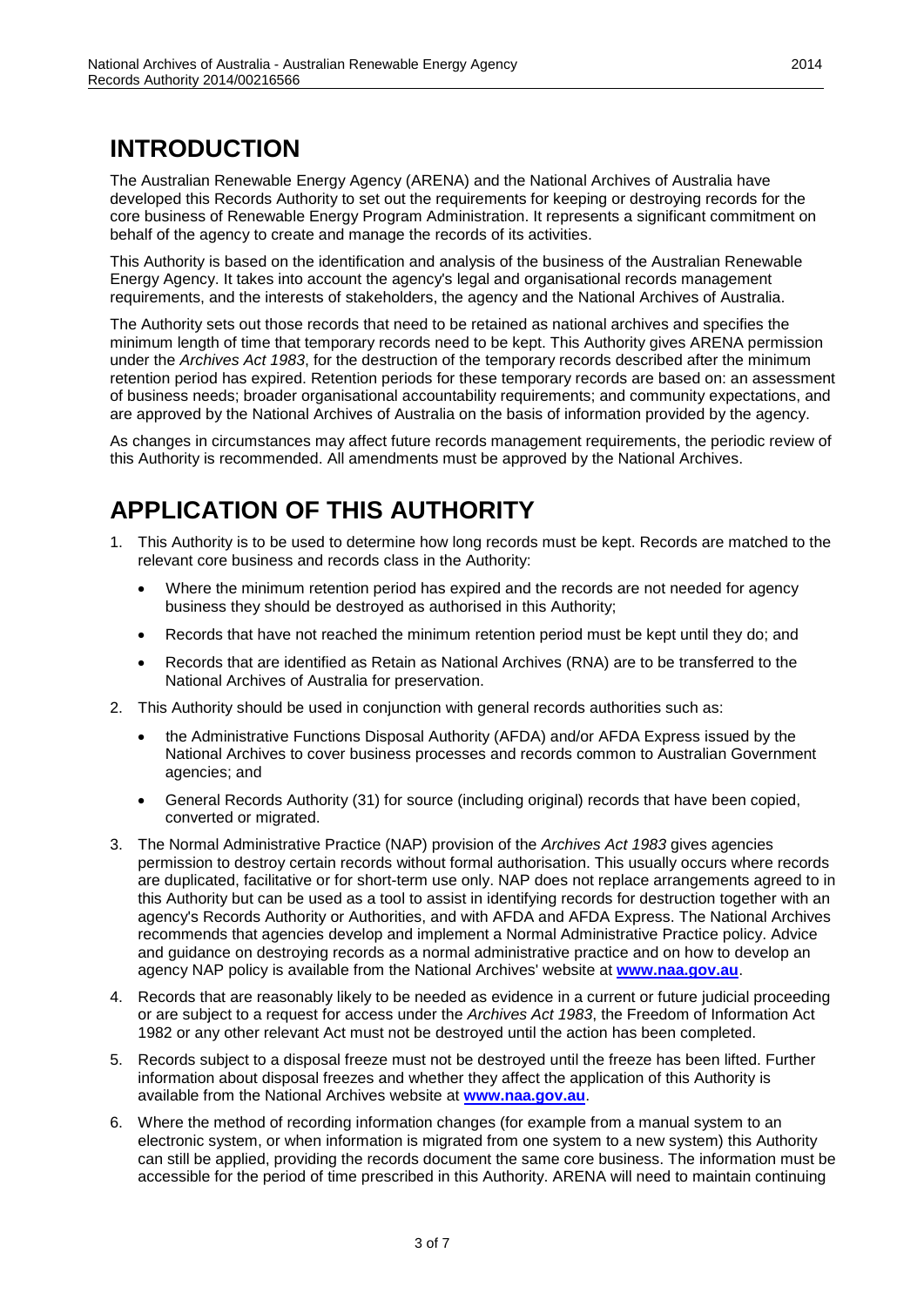access to the information, including digital information, for the periods prescribed in this records authority or until the information is transferred into the custody of the National Archives.

- 7. In general, retention requirements indicate a minimum period for retention. ARENA may extend minimum retention periods if it considers that there is an administrative need to do so, without further reference to the National Archives. Where ARENA believes that its accountability will be substantially compromised because a retention period or periods are not adequate, it should contact the National Archives for review of the retention period.
- 8. Records coming within the 'Retain as national archives' class in this Authority have been determined to be part of the archival resources of the Commonwealth under Section 3C of the *Archives Act 1983*. The determination of Commonwealth records as archival resources of the Commonwealth obliges agencies to transfer the records to the Archives when they cease to be current and, in any event, within 15 years of the records coming into existence, under Section 27 of the *Archives Act 1983*.
- 9. Records in the care of agencies should be appropriately stored, managed and preserved. Agencies need to meet this obligation to ensure that the records remain authentic and accessible over time. Under Section 31 of the *Archives Act 1983*, access arrangements are required for records that become available for public access including those records that remain in agency custody.
- 10. Appropriate arrangements should be made with the National Archives when records are to be transferred into custody. The National Archives accepts for transfer only those records designated as national archives.
- 11. Advice on how to use this Authority is available from ARENA's records manager. If there are problems with the application of the Authority that cannot be resolved, please contact the National Archives.

## <span id="page-3-0"></span>**CONTACT INFORMATION**

For assistance with this authority or for advice on other records management matters, please contact National Archives' Agency Service Centre.

| Queen Victoria Terrace            | Tel:     | $(02)$ 6212 3610         |
|-----------------------------------|----------|--------------------------|
| Parkes ACT 2600                   | Fax:     | (02) 6212 3989           |
| PO Box 7425                       | Email:   | recordkeeping@naa.gov.au |
| Canberra Business Centre ACT 2610 | Website: | www.naa.gov.au           |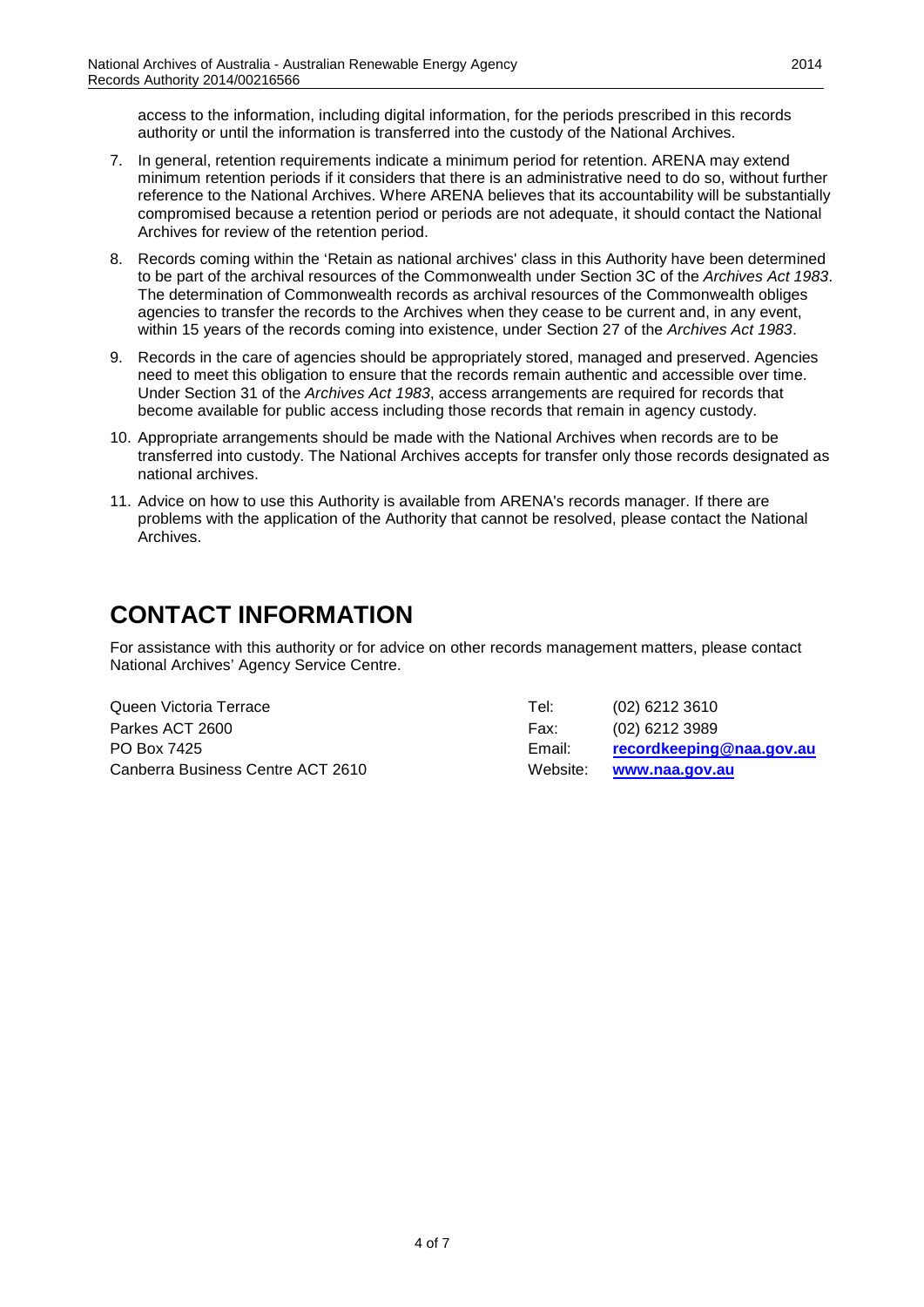# <span id="page-4-0"></span>**AUTHORISATION**

#### **RECORDS AUTHORITY 2014/00216566**

| Person to whom notice of<br>authorisation is given: | Ivor Frischknecht<br><b>Chief Executive Officer</b><br>Australian Renewable Energy Agency<br>New Acton Nishi, 2 Phillip Law Street,<br>Canberra City ACT 2601 |
|-----------------------------------------------------|---------------------------------------------------------------------------------------------------------------------------------------------------------------|
|                                                     |                                                                                                                                                               |

| <b>Purpose:</b>     | Authorises arrangements for the disposal of records in accordance with<br>Section 24(2)(b) of the Archives Act 1983.                                                                            |
|---------------------|-------------------------------------------------------------------------------------------------------------------------------------------------------------------------------------------------|
|                     | Determines records classed as 'Retain as national archives' in this Records<br>Authority to be part of the archival resources of the Commonwealth under<br>section 3C of the Archives Act 1983. |
|                     |                                                                                                                                                                                                 |
| <b>Application:</b> | All core business records relating to Renewable Energy Program<br>Administration.                                                                                                               |
|                     |                                                                                                                                                                                                 |

This authority gives permission for the destruction, retention or transfer to the National Archives of Australia of the records described. This authority will apply only with the consent of the agency currently responsible for the business documented in the records described.

Authorised by **Date of issue:** 

David Fricker 5 May 2014 Director-General National Archives of Australia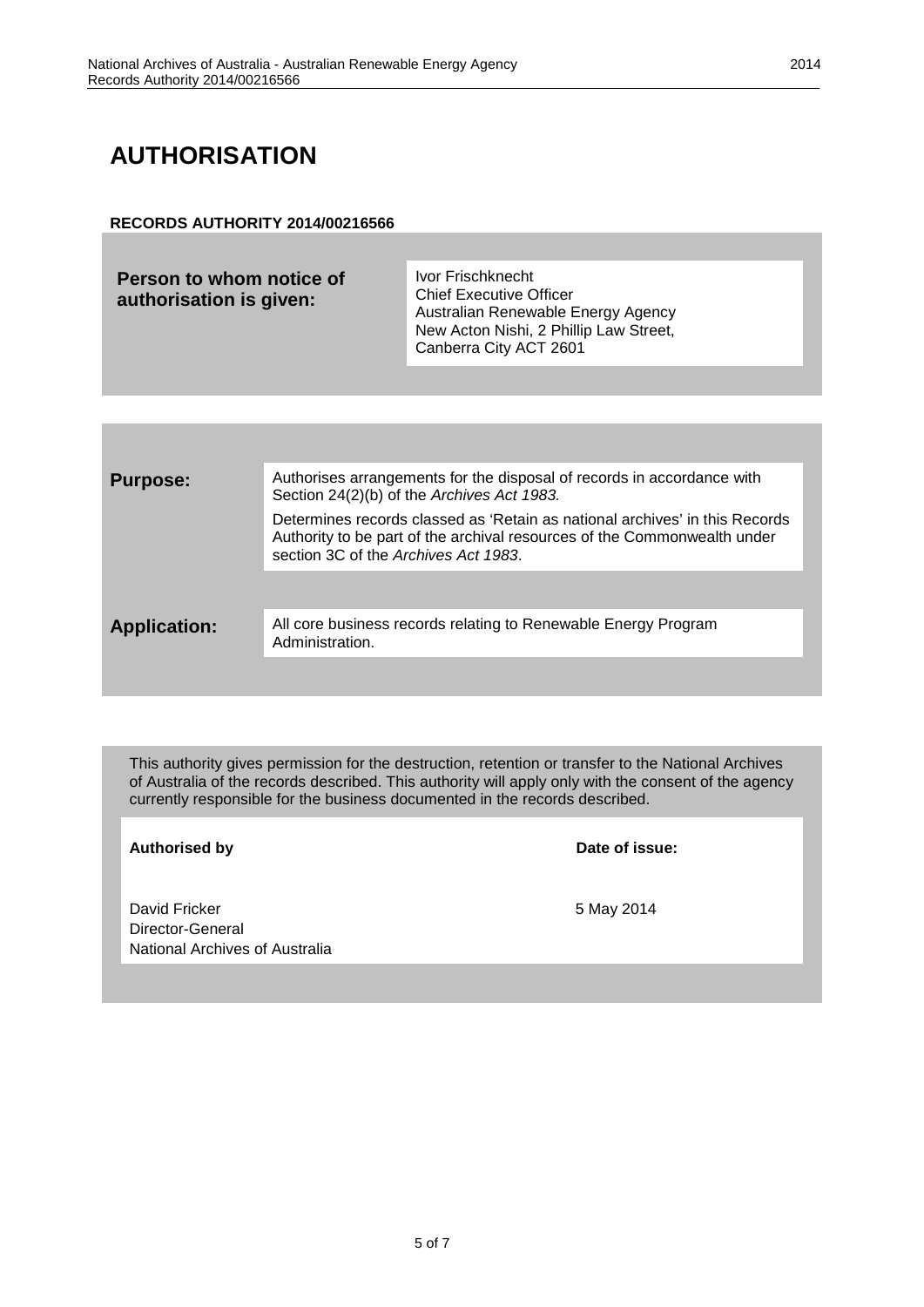#### <span id="page-5-0"></span>**RENEWABLE ENERGY PROGRAM ADMINISTRATION**

The core business of administering programs to provide financial assistance for projects and initiatives that aim to improve the competitiveness and increase the supply of renewable energy in Australia. Includes research, development, demonstration, deployment and supporting the commercialisation of renewable energy and related technologies, and the storage and sharing of knowledge and information about renewable energy technologies.

The core tasks associated with renewable energy administration include:

- developing, implementing, and reviewing policies and plans;
- developing, implementing, and reviewing programs, strategies, and guidelines, including assessment criteria for financial assistance;
- assessing and approving proposals from stakeholders for financial assistance;
- liaison and consultation with industry and stakeholders, and entering into collaborative relationships;
- developing, receiving and disseminating reports on project, program and commissioned research outcomes;
- providing and receiving advice; and
- data collection, verification and management.

The performance of the core business is supported by general activities such as:

- preparing speeches and presentations;
- negotiating, establishing, managing and reviewing agreements and joint venture arrangements;
- conducting audits;
- delegating powers and authorising actions;
- managing agency committees and meetings;
- receiving and responding to enquiries; and
- developing procedures.

#### *Cross references to AFDA Express Records Authority*

*For agency submissions and advice to the portfolio Minister, and agency participation in formal inquiries such as Parliamentary Committee inquiries into programs, use GOVERNMENT RELATIONS.*

*For legal advice, including management of formal appeals relating to agency funding decisions, use LEGAL SERVICES.*

*For overarching corporate plans and strategies, use STRATEGIC MANAGEMENT.*

*For payment of monies, use FINANCIAL MANAGEMENT.*

*For maintaining grant management data, use TELECOMMUNICATIONS & TECHNOLOGY.*

*For managing public reaction to the agency's policies, programs and services, use COMMUNITY RELATIONS.*

*For the assessment of tenders and quotations, and the management of external service providers, such as consultants, use PROCUREMENT.*

*For the production and distribution of agency publications, such as Public Dissemination Reports from completed projects, use PUBLICATION.*

*Cross references to other records authorities*

*For administration of the agency's Board meetings, use GOVERNING BODIES.* 

*For records of the advisory board, use ADVISORY BODIES.*